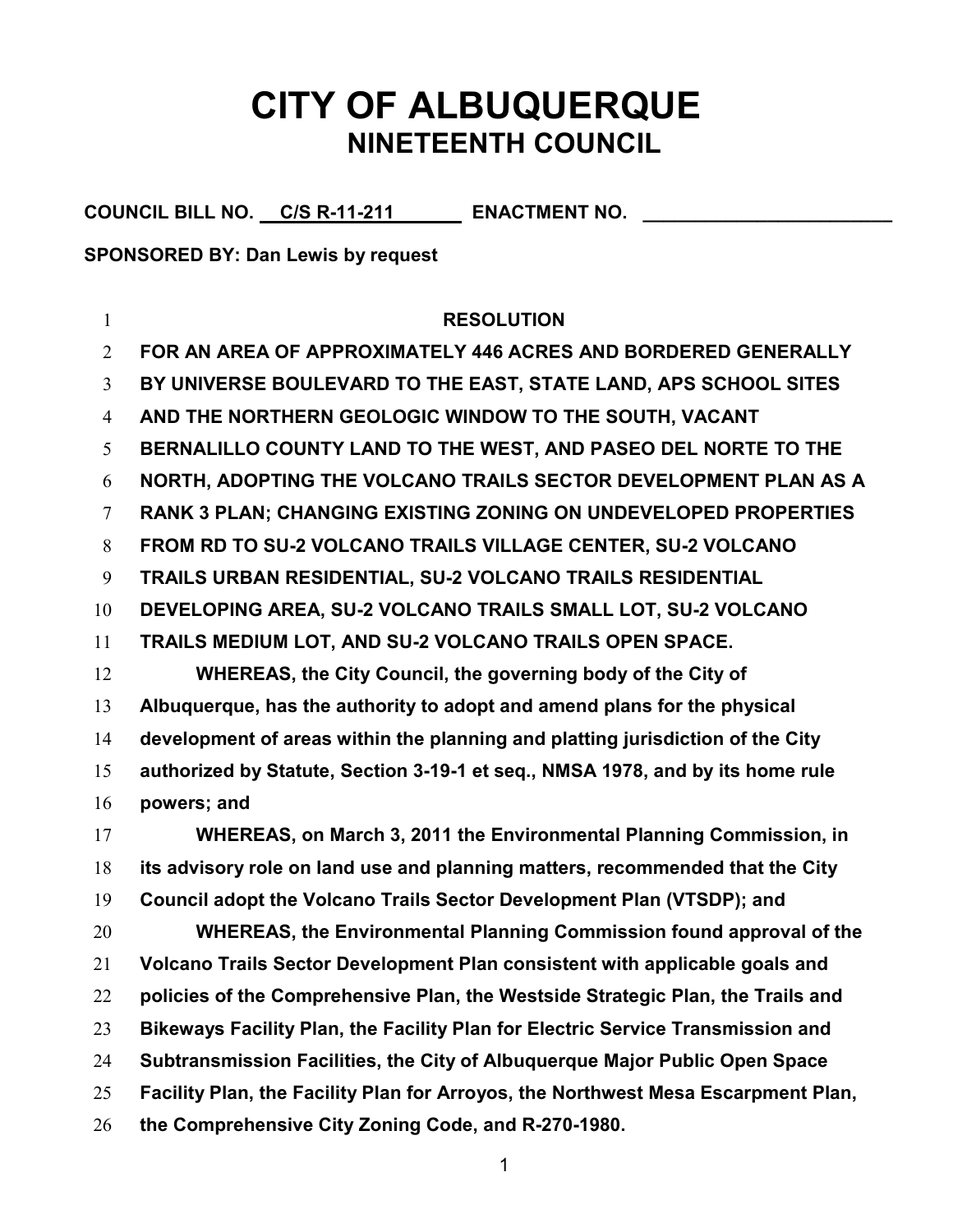BE IT RESOLVED BY THE COUNCIL, THE GOVERNING BODY OF THE CITY OF

ALBUQUERQUE:

Section 1. The VOLCANO TRAILS SECTOR DEVELOPMENT PLAN is hereby adopted subject to conditions of approval in Exhibit A:

A. The Volcano Trails Sector Development Plan attached hereto and made a part hereof, is hereby adopted as a land-use control pursuant to the Comprehensive City Zoning Code.

B. The maps on page 24 titled "Exhibit 10, Zoning Established by the Volcano Trails Sector Development Plan" and the text of Chapter 3 "Zoning and General Standards" are adopted as an extension of the Zoning Code and its zone map.

12 Section 2. FINDINGS ADOPTED. The City Council adopts the following findings:

**A. The Volcano Trails Sector Development Plan is a Rank 3 plan that** covers an area of approximately 446 acres. The Plan boundaries are Universe Boulevard to the east; State land, APS school sites and the Northern Geologic Window to the south; vacant Bernalillo County land to the west; and Paseo del Norte to the north.

B. This plan is one of three distinct but related sector development plans intended to guide future development in the larger Volcano Mesa Community. The other two plans are the Volcano Heights and Volcano Cliffs Sector 22 Development Plans. The three plans share similar policy underpinnings that are included in a companion amendment to the Rank II, West Side Strategic Plan (WSSP). At the November 4, 2010 hearing, the EPC voted to send the WSSP amendment to the City Council with a recommendation of approval. On February 23, 2011, the City Council voted to adopt the WSSP amendment.

C. The Volcano Trails area currently contains land that is zoned RD, and the Volcano Trails Sector Development Plan proposes six new zone categories – SU-2 VT Village Center (VTVC), SU-2 VT Residential Developing area (VTRD), SU-2 VT Urban Residential (VTUR), SU-2 VT Small Lot Residential (VTSL), SU-2 VT Medium Lot Residential (VTML), SU-2/SU-1 for Open Space (privately owned) – as well as General Design Standards and General Regulations that are associated to varying degrees with all properties within the VTSDP boundary.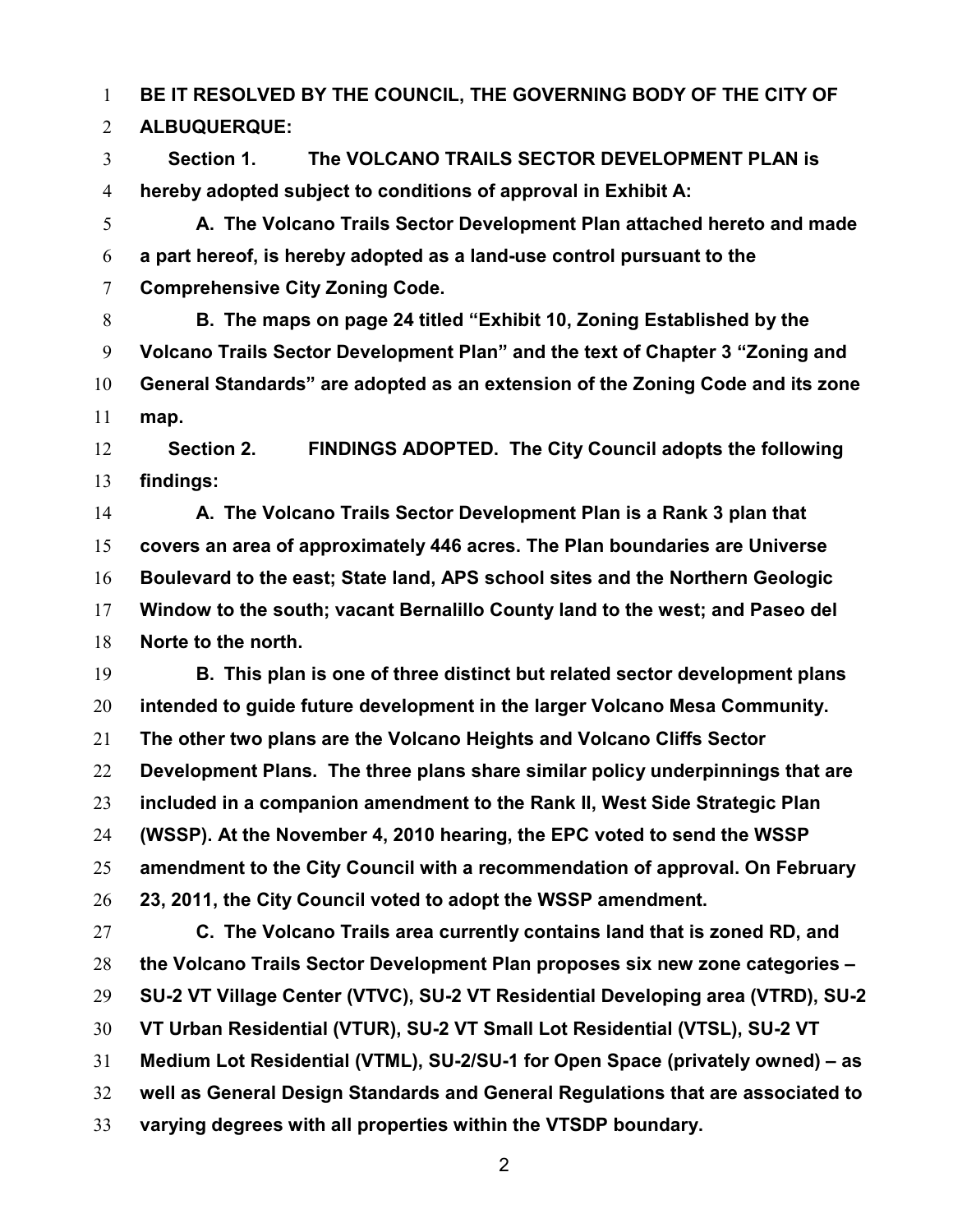- D. The Volcano Trails Sector Development Plan supports the following goals and policies in the Albuquerque/Bernalillo County Comprehensive Plan:
- 1. Policies II.B.5.a, c, d, h, i, k, m: through the mix of uses proposed in order to provide neighborhood services, retail, and higher-density housing in specific locations in the Volcano Trails area, and zoning regulations that ensure development will not be visually intrusive (i.e. restrictions on height, color, and reflectivity);
- 2. Policies II.B.1.c, f, j: through the location of the least intense zoning adjacent to Major Public Open Space, the General Standards that address colors, heights, reflectivity and fencing adjacent to the Petroglyph National Monument, and the recognition of the developer's proposals for open space corridors, parks, and trails;
- 3. Policy II.C.6.c: through the language in General Standards that address petroglyphs and archeological sites;
- 4. Policies II.C.8.a, b, d, e: through the General Standards protecting rock outcroppings; development buffers and low-intensity zoning nearest 17 to the Petroglyph National Monument, arroyos, and Major Public Open Space; General Standards requiring street trees and native and xeric plants for landscaping; and zoning regulations that ensure development will not be visually intrusive (i.e. restrictions on height, color, and reflectivity);
- 5. Policies II.C.9.b, e: through the proposed zoning, and the proposed 22 road network, and through the employment opportunities provided by the Village Centers;
- 

6. Policies II.D.6. a, g: through the small business and employment opportunities provided by the mixed use areas and the Village Centers.

- E. The Volcano Trails Sector Development Plan supports the following policies in the West Side Strategic Plan:
- 28 1. Policy 1.1 through the high-density and non-residential uses to be located in proposed nodes;
- 2. Policy 3.96 through the establishment of new zoning that will create mixed-use neighborhoods and allow higher-density residential development that can both support and be served by transit;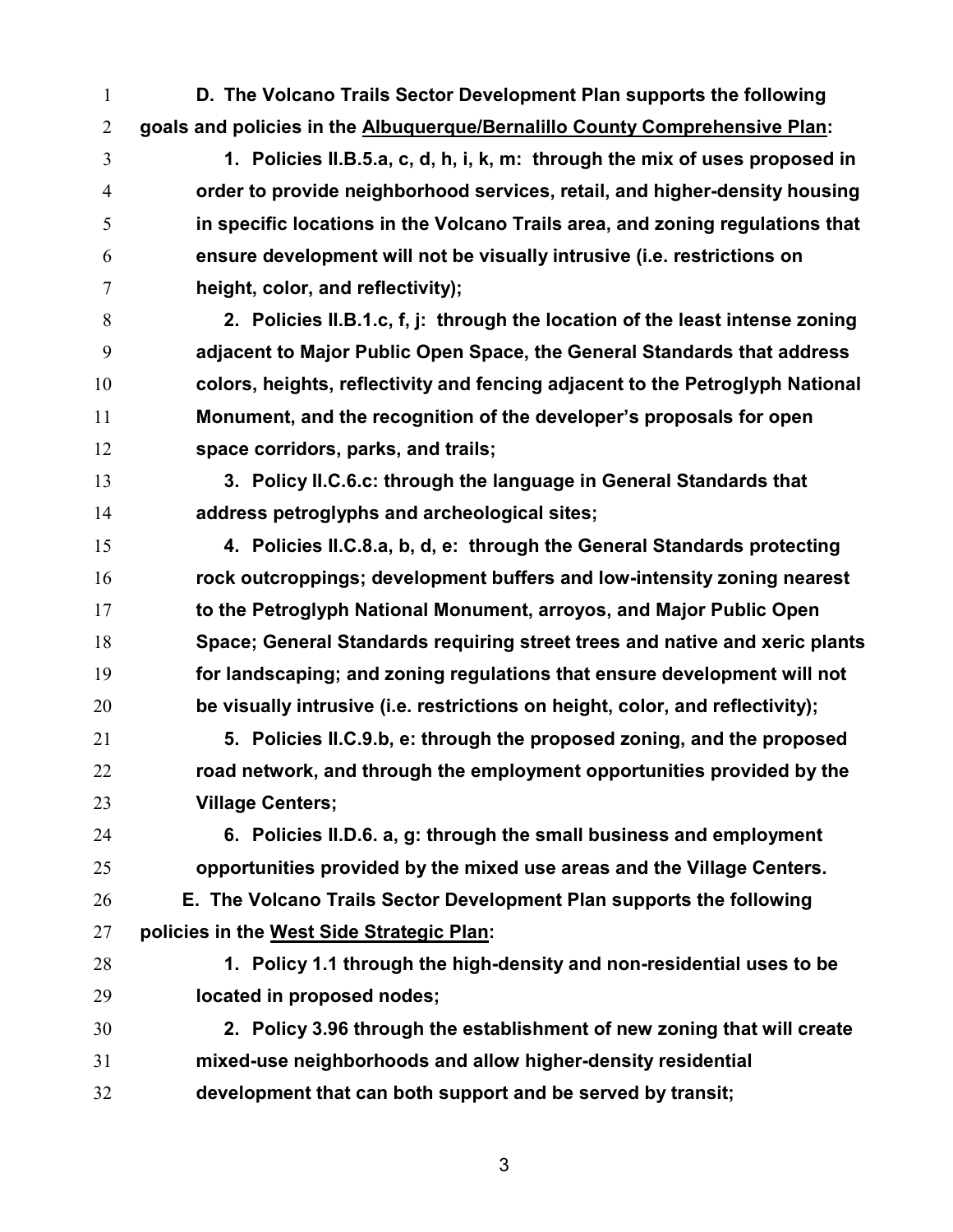3. Policy 3.99 through General Standards that protect the Petroglyph National Monument's Northern Geologic Window from the impacts of development by requiring single-loaded streets along at least 60% of the lineal edge of the Northern Geologic Window and prohibiting storm runoff into the Northern Geologic Window in excess of natural flows; 4. Policy 3.100 through regulations on building color and reflectivity, heights and setbacks; 5. Policy 3.101 through regulations limiting fill; 6. Policy 3.103 by mapping Significant Rock Outcroppings and setting guidelines for their protection and requiring mitigation of storm runoff from development into the Petroglyph National Monument; 7. Policy 3.104 by requiring that development, trails and recreation areas be set back by at least 50 feet from prehistoric petroglyphs or other significant archaeological sites as defined by the Albuquerque Archaeological Ordinance; 8. Policy 3.105 by requiring larger lot sizes, up to a minimum of 11,000 square feet for development within 200 feet of the Petroglyph National Monument or Major Public Open Space in order to preserve view corridors and visible private open space, by requiring single-loaded streets along at least 60% of the lineal edge of the Petroglyph National Monument's Northern Geologic Window; 22 9. Policy 3.106 by requiring that development, trails and recreation areas in the Volcano Trails area be set back by at least 50 feet from prehistoric petroglyphs or other significant archeological sites, unless designated under the guidance of a qualified archaeologist, per the city's Archaeological Ordinance; 10. Policy 3.107 by mapping Significant Rock Outcroppings defined in the Plan as bedrock or other stratum a minimum of 6 feet high on its steepest side as measured from the adjacent 10% slope line and in excess of 500 feet of surface area, and setting guidelines for their protection and access; 11. Policy 3.108 by mapping Significant Rock Outcroppings in the Plan area and requiring that they be preserved in place and incorporated into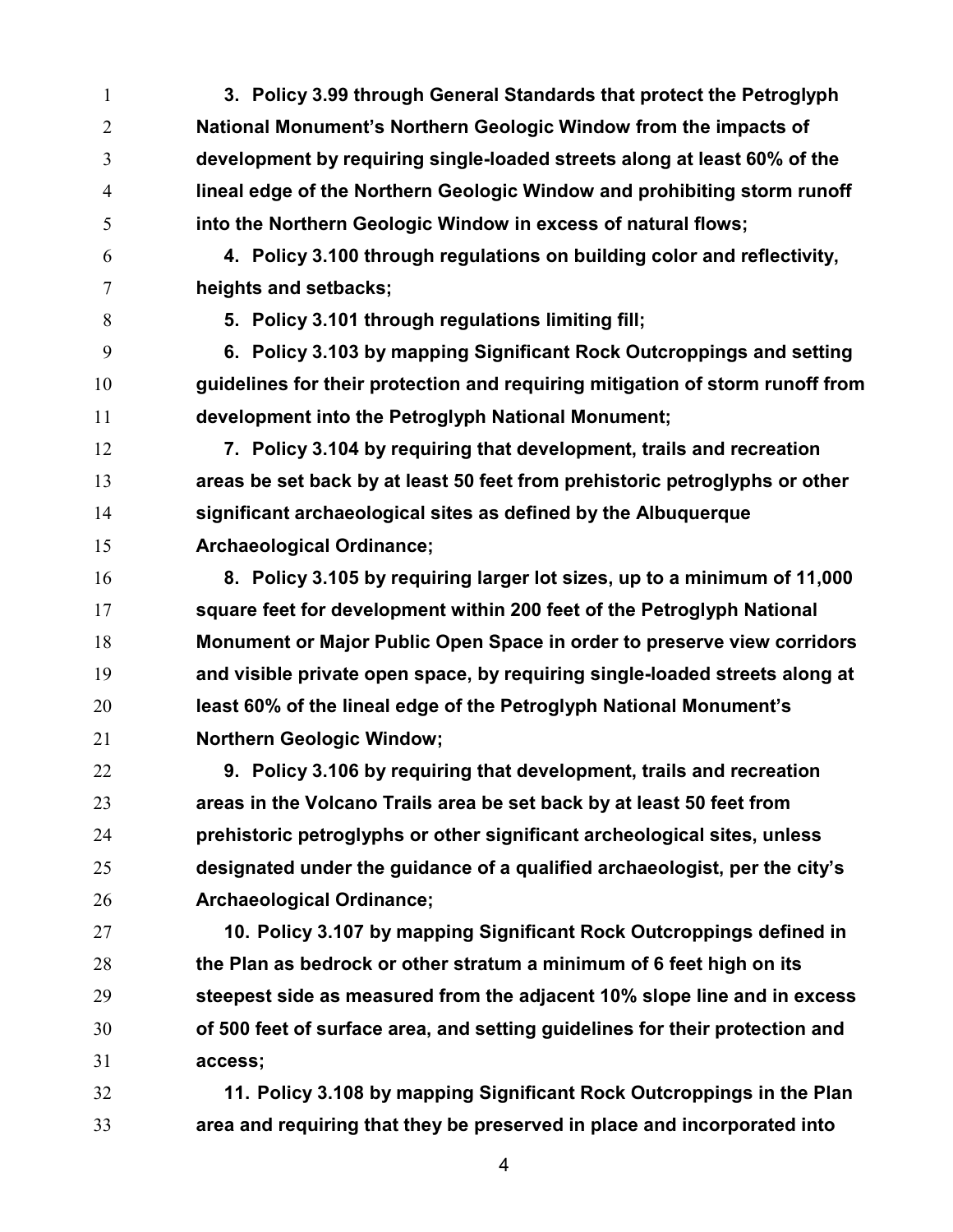privately-owned open space (open to the public) to be identified on existing and future site plans, and that access be provided via public right-of-way or public access easements as development occurs;

12. Policy 3.11 by promoting land-use, density and development standards that concentrate mixed-use and make frequent transit service viable;

13. Policy 3.13 by establishing a network of multi-use trails within an open space network and along key streets that provide access to several City and neighborhood parks, as well as the Petroglyph National Monument's Northern Geologic Window;

- 11 14. Policy 4.6 by establishing maximum development densities and lot sizes for development near the Petroglyph National Monument's Northern Geologic Window, through regulations on building color and reflectivity, by requiring single-loaded streets along at least 60% of the lineal edge of the Northern Geologic Window, by setting design standards for commercial signage, and by specifying coyote, post-and-wire or view fencing on properties located adjacent to the Petroglyph National Monument or Major Public Open Space.
- 15. Policy 4.6c by prohibiting gated or walled developments in any non-exempt part of the Volcano Trails Sector Development Plan area, and by prohibiting/strongly discouraging cul-de-sacs or dead-end streets in newly platted development.
- 16. Policies 7.7, 10.1, and 10.3 through the General Standards for naturalistic arroyo treatment.

F. The VTSDP supports the Proposed Trails Map on page 8 and the intent 26 of the Rank 2 Trails and Bikeways Facility Plan through the expansion of the trail network in this area.

G. The Volcano Trails Sector Development Plan supports Policies 20, 21 and 23 in the Northwest Mesa Escarpment Plan through the Zoning and General Standards in the VTSDP, written to avoid visually intrusive development and the recognition of the developer's proposed open space and scenic corridors for the Volcano Trails area.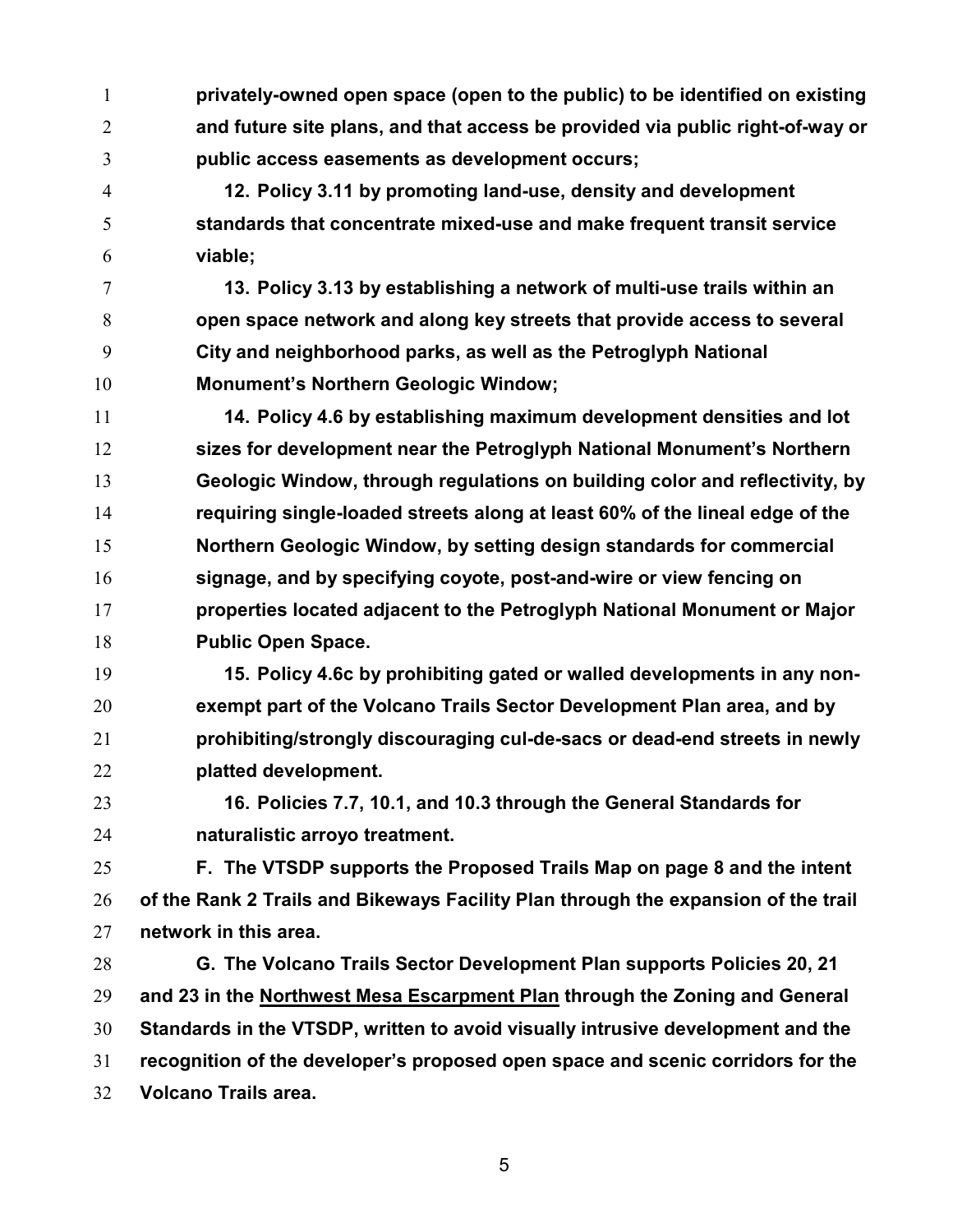1 H. The Volcano Trails Sector Development Plan supports the Proposed Trails Map on page 22 and the intent of the Rank II Trails and Bikeways Facility Plan through the expansion of the trail network in this area.

I. The Volcano Trails Sector Development Plan supports the Rank II Facility Plan for Electric Service Transmission and Subtransmission Facilities, through the addition of language provided with PNM to address utility easements, landscaping, and access to public utility facilities.

J. The Volcano Trails Sector Development Plan supports the Rank II City of Albuquerque Major Public Open Space Facility Plan policies B2-G, B2-K, C-3 and Figure 4-1 through policies that address the environment and open space and design and zoning regulations that ensure appropriate transitions from developed areas to open space.

13 K. The Volcano Trails Sector Development Plan supports the Rank II Facility Plan for Arroyos: Multiple Use of Albuquerque's Arroyos and their Floodplains policies II.B. Drainage 1, II.B. Multiple Use 1, II.C.2, II.C.3, II.D.2, II.F.4

through the proposed naturalistic treatment for arroyos and General Design Standards protecting the opportunity for trails along arroyos.

L. The Volcano Trails Sector Development Plan is justified per Resolution 270-1980. The proposed zoning is more advantageous to the community because it furthers applicable goals and policies in the Comprehensive Plan, the WSSP, and the NWMEP. The Plan meets the public need for a sector-wide map amendment to ensure an adequate mix of residential, commercial, and service uses that encourage and allow residents to live, work, shop, and recreate all in close proximity. The proposed zoning is designed to create a healthy community that contains a mix of uses, is transit accessible and bicycle friendly, and encourages pedestrian activity, which will help decrease the demand on local streets and decrease vehicle miles traveled. Furthermore, this public need is best served by rezoning this particular sector in this particular manner as compared with other available properties, which do not exist in the amount or configuration necessary to meet the public need. The proposed zoning meets R-270-1980 criteria as follows:

1. The zone changes proposed by the VTSDP are consistent with furthering the health, safety, morals and general welfare of the city. The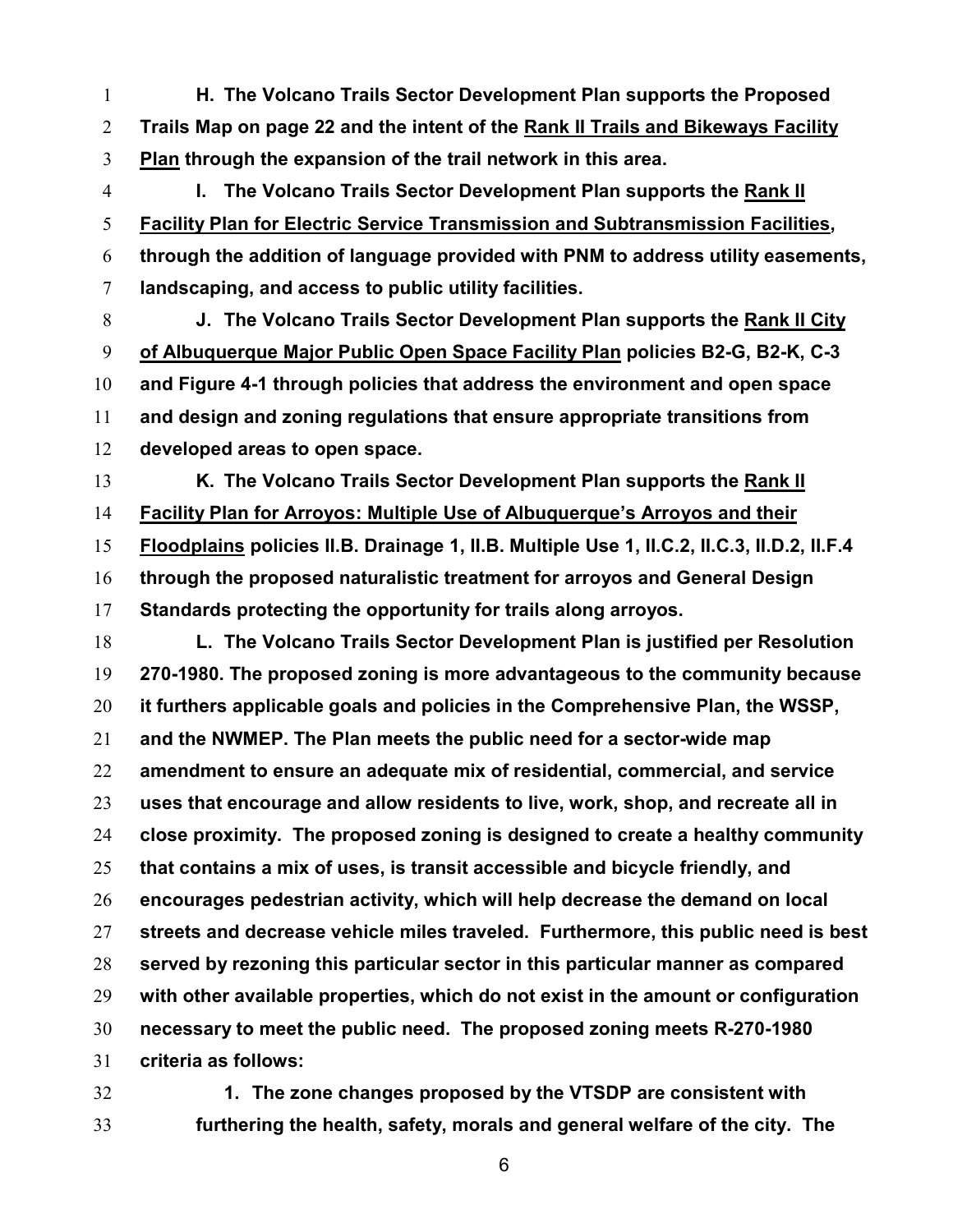1 purpose of the VTSDP is to ensure that the area develops in such a way as 2 to further the goals and policies of the Comprehensive Plan and other applicable plans – in this case the WSSP and the NWMEP. The plan proposes residential, commercial, office, and neighborhood service uses in a pattern designed to support transit.

2. The proposed zoning changes will provide the area with stability. The VTSDP area is currently zoned RD, which allows a range of densities, intensities, and uses with no requirement for coordination and/or planning. The proposed zoning for the VTSDP is designed to reflect the platting, the unique location of the area, and the road network and conditions while encouraging neighborhood services and retail in designated areas to serve Volcano Trails residents and surrounding neighbors. The proposed zoning is designed to ensure that non-residential uses, mixed uses, multifamily residential development, townhouses, and single-family uses all develop in a pattern and location that encourage and support a stable built environment.

3. The proposed VTSDP supports applicable goals and policies in the Comprehensive Plan, West Side Strategic Plan, the Northwest Mesa Escarpment Plan, the Trails and Bikeways Facility Plan, the Facility Plan for Electric Service, and the Facility Plan for Arroyos as outlined in previous findings D through K.

4. The existing zoning is inappropriate because:

a. The U.S. Congress created the Petroglyph National Monument **after the establishment of the existing zoning. The proposed zoning** responds to and endeavors to minimize adverse impacts on the Petroglyph National Monument while allowing private property to be developed; and

b. The proposed zoning would be more advantageous to the community because it furthers applicable goals and policies in the Comprehensive Plan, the WSSP and the NWMEP. The proposed zoning is designed to create a healthy community that contains a mix of uses, is transit accessible and bicycle friendly, and encourages pedestrian activity, as articulated in findings D through K above. Specifically: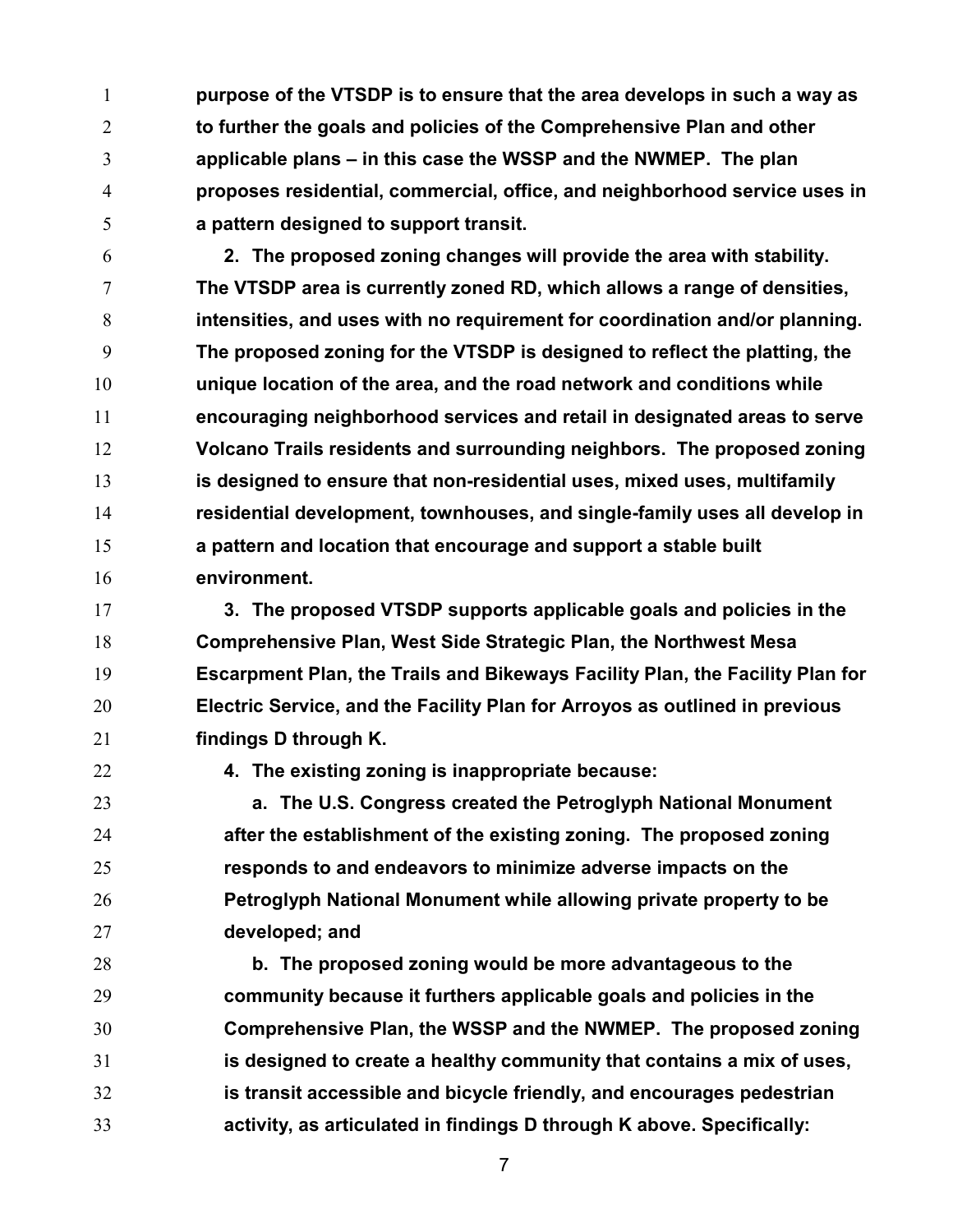**i.** SU-2 Volcano Trails Village Center (SU-2 VTVC): This zone category replaces existing R-D zoning for approximately 30 acres of land at two locations in the Plan area – the intersection of Paseo del Norte and Woodmont Dr., and the intersection of Paseo del Norte and Universe Blvd. The WSSP calls for each community on the West Side to be served by smaller Neighborhood Activity Centers that are easily reached by walking from surrounding neighborhoods and that offer opportunities for neighborhood-serving commercial activities and employment. The existing R-1 zoning does not provide this opportunity, which is why a zone change is needed. The SU-2 VTVC permits both higher-density residential and neighborhood- and community-serving commercial uses in order to help achieve a balance of uses within **a transit-supportive environment. Based on the existing platting** and development in the area, the two VTVC zones are located on the only sufficiently sized tracts of land located near major roads and far enough away from Major Public Open Space and the Petroglyph National Monument to allow the potential to develop into true Neighborhood Activity Centers. There are no other **comparable locations.** ii. SU-2 Volcano Trails Urban Residential (SU-2 VTUR): This zone 22 category replaces existing R-D zoning in two specific areas within the VTSDP boundaries: 1.) along Paseo Del Norte east and west of Woodmont Ave, where it provides a transition between the Village Center zone and nearby Volcano Trails Open Space and lower-density single family housing, and 2.) to the west and south **of the Village Center zone at Paseo del Norte and Universe Blvd.,** where it also serves to buffer the Village Center zone from adjacent areas of less dense housing. It will allow a variety of urban housing types within a network of pedestrian-friendly streets. This zone is being used at these locations in order to step down the intensity of development as it transitions from urban to residential.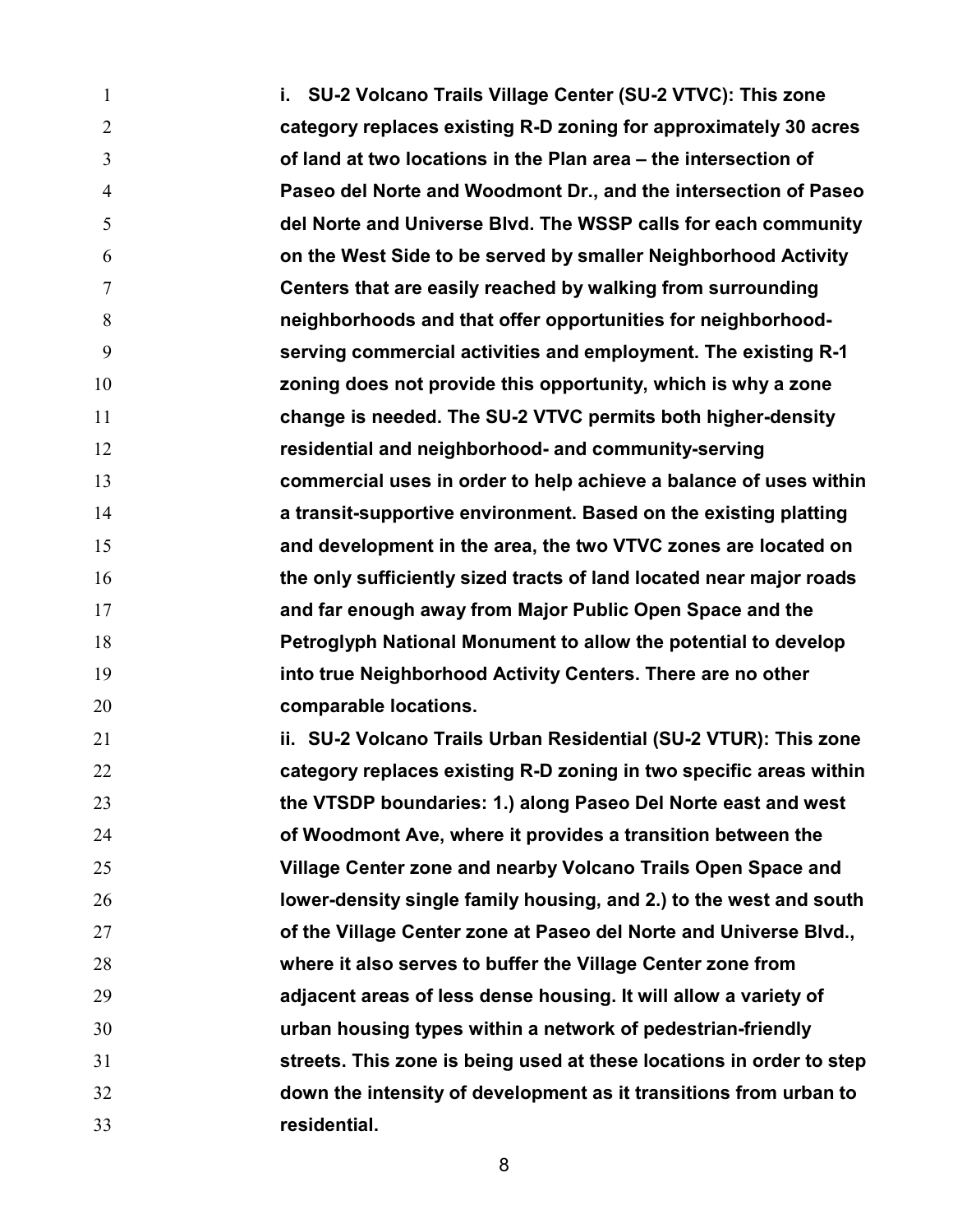iii. SU-2 Volcano Trails Residential Developing Area Zone (SU-2 VTRD): This zone category replaces existing R-D zoning for land on the northern and southern edges of the property. This zone category generally corresponds to the R-1 zone with certain additions and exceptions, including the prohibition of gated developments and an allowance for a minor second dwelling unit of up to 650 square feet. This zone is being used in these locations because of specific needs related to these locations. iv. SU-2 Volcano Trails Small Lot (SU-2 VTSL): This zone category replaces existing R-D zoning for approximately 60 acres near the center of the Plan area. This zone category allows typical 12 suburban lot sizes, but with rear access alleys, houses moved up 13 to the sidewalk, front porches and other features to create a more pedestrian-friendly environment. This zone is being used in this location because of specific needs related to this location. v. SU-2 Volcano Trails Medium Lot (SU-2 VTML): This zone category replaces existing R-D zoning for approximately 60 acres 18 to the north and south of the Petroglyph National Monument's Northern Geologic Window. It allows single-family homes on progressively larger lots depending on proximity to the Northern Geologic Window in order to protect views and reduce the impact **of development in this area. This zone is being used in this** location in order to step down development intensities in this geologically, archaeologically and culturally sensitive area. 5. The proposed zoning does not contain uses that would be harmful to adjacent properties, neighbors, or the community. Per the Zone Code, non-residential properties are required to buffer residential properties when 28 they meet. 6. None of the Plan's zone changes require major capital expenditures. 7. The cost of land is not discussed in the Plan, and is not the reason for adopting the plan.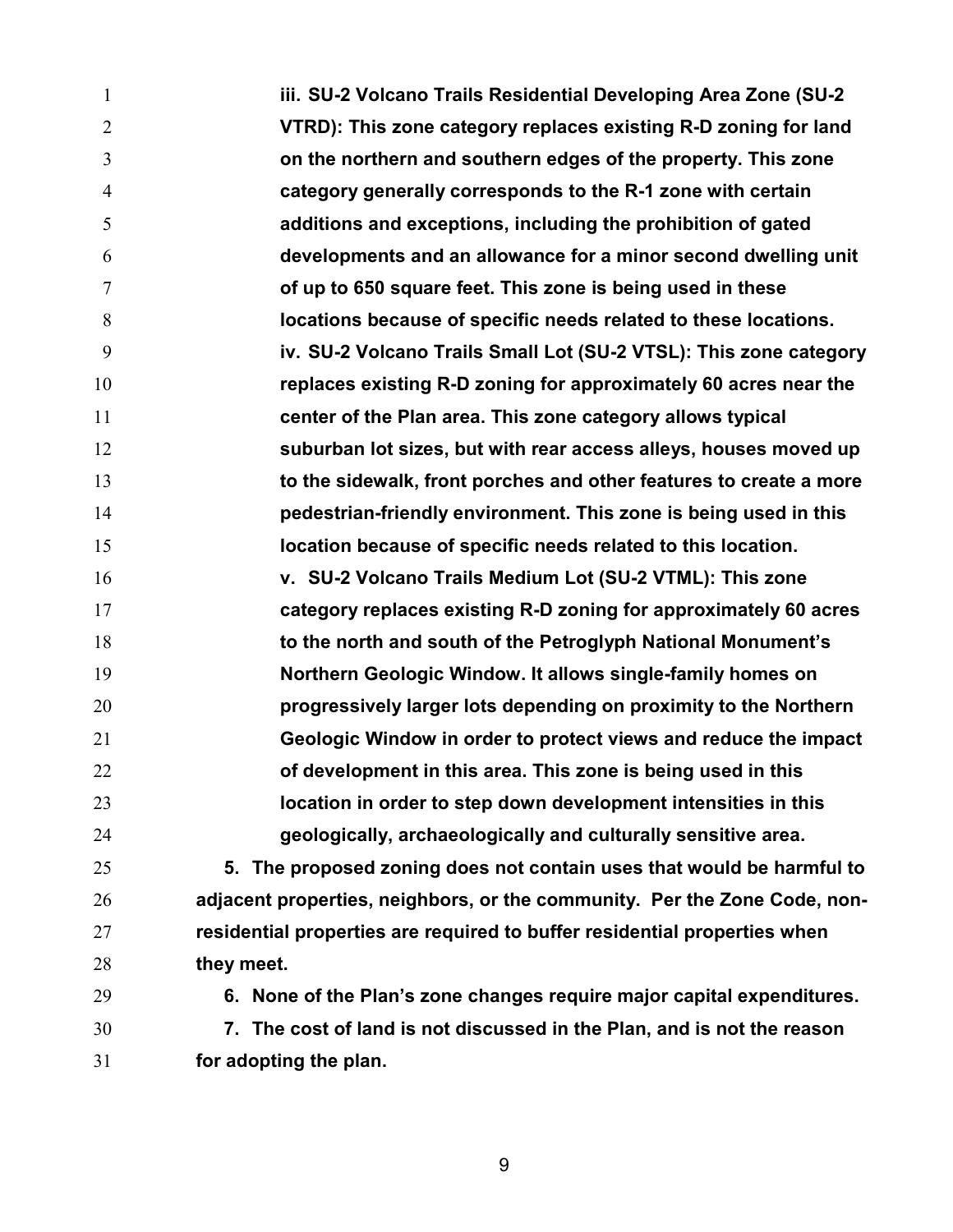8. The location of mixed-use and higher-density residential zoning is related to the vision proposed for the whole Volcano Mesa area, and is not based solely on location on a collector or major street.

9. The Council finds that the proposed SU-2 zones do not create spot zones. To the extent to which any of the proposed SU-2 zones are found to be spot zones, they are justified as follows:

a. The proposed zoning clearly facilitates realization of the Comprehensive Plan, the Westside Strategic Plan, the Trails and Bikeways Facility Plan, the Facility Plan for Electric Service, the Facility Plan for Arroyos, and the Northwest Mesa Escarpment Plan as detailed above in the response to R-270-1980, Section L.4.; and 12 b. The proposed zones and their individual, component regulations within the plan area and the plan area itself are different from surrounding land. The proposed locations of zone boundaries create differences between adjacent lands and zones as well as differences between zones within the plan area. The proposed zone categories create the opportunity for sustainable growth that entails different land uses that help to meet the area's housing, service, and employment needs. The proposed zoning categories establish and facilitate transitions between adjacent zones within **the plan area and where adjacent to existing zoning. Even where residential and non-residential zoning abut or are adjacent, there** are specific requirements for height transitions within the more intense zone category so as to maximize compatibility with the less **intense zone category. There are no other available properties in** 26 the area with the acreage or configuration necessary to meet the public need for sustainable and coordinated growth.

10. To the extent to which any of the proposed SU-2 zones are found to be strip zones, they are justified as follows:

a. The proposed zoning clearly facilitates realization of the Comprehensive Plan, the West Side Strategic Plan, the Trails and Bikeways Facility Plan, the Facility Plan for Electric Service, the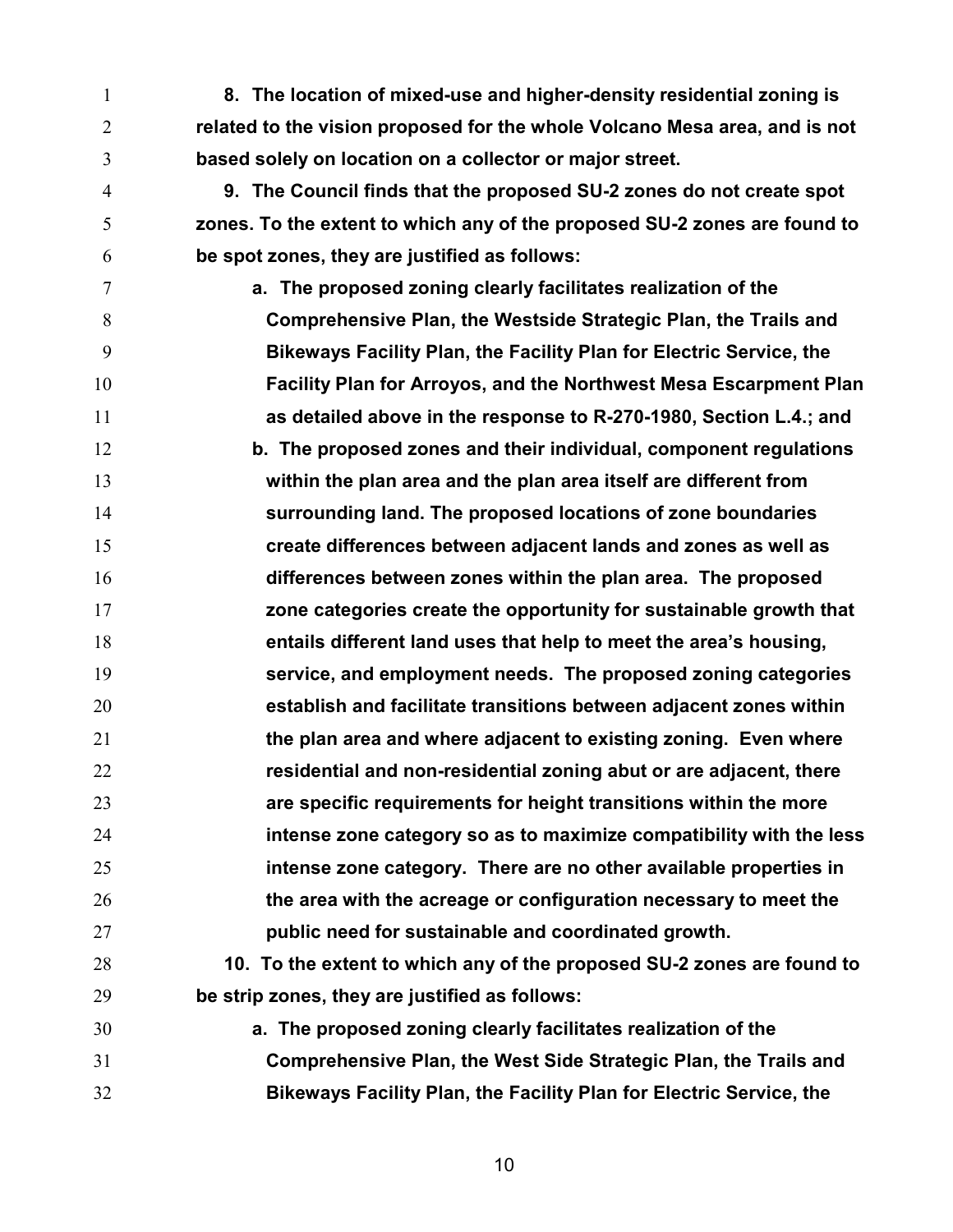Facility Plan for Arroyos, and the NWMEP as detailed above in the response to R-270-1980, Section L.4.; and

b. The proposed zoning and their individual, component regulations within the plan area and the plan area itself are different from surrounding land. The proposed locations of zone boundaries create differences between adjacent lands and zones as well as differences between zones within the plan area. The proposed zone categories create the opportunity for sustainable growth that entails different land uses that help to meet the area's housing, service, and employment needs. The proposed zoning categories establish and facilitate transitions between adjacent zones within **the plan area and where adjacent to existing zoning. Even where** residential and non-residential zoning abut or are adjacent, there are specific requirements for height transitions within the more intense zone category so as to maximize compatibility with the less intense zone category. Furthermore, the location of many of the "strip zones" is in response to traffic potentials on established, but not yet fully developed arterial corridors, such as Paseo del Norte and Unser Boulevard. There are no other available properties in **the area with the acreage or configuration necessary to meet the** public need for sustainable and coordinated growth.

M. The Environmental Planning Commission has reviewed the Volcano Trails Sector Development Plan and received presentations and testimony from Planning staff, commenting City departments and other agencies, property owners, interested parties, and the general public at three separate public hearings on 02 September 2010, 04 November 2010, and 03 March 2011.

Section 3. CONDITIONS OF APPROVAL ADOPTED. The City Council adopts the conditions of approval as recommended by the Environmental Planning Commission attached in Exhibit A.

Section 4. EFFECTIVE DATE. This resolution shall take effect five days after publication by title and general summary.

Section 5. SEVERABILITY CLAUSE. If any section, paragraph, sentence, clause, word or phrase of this resolution is for any reason held to be invalid or